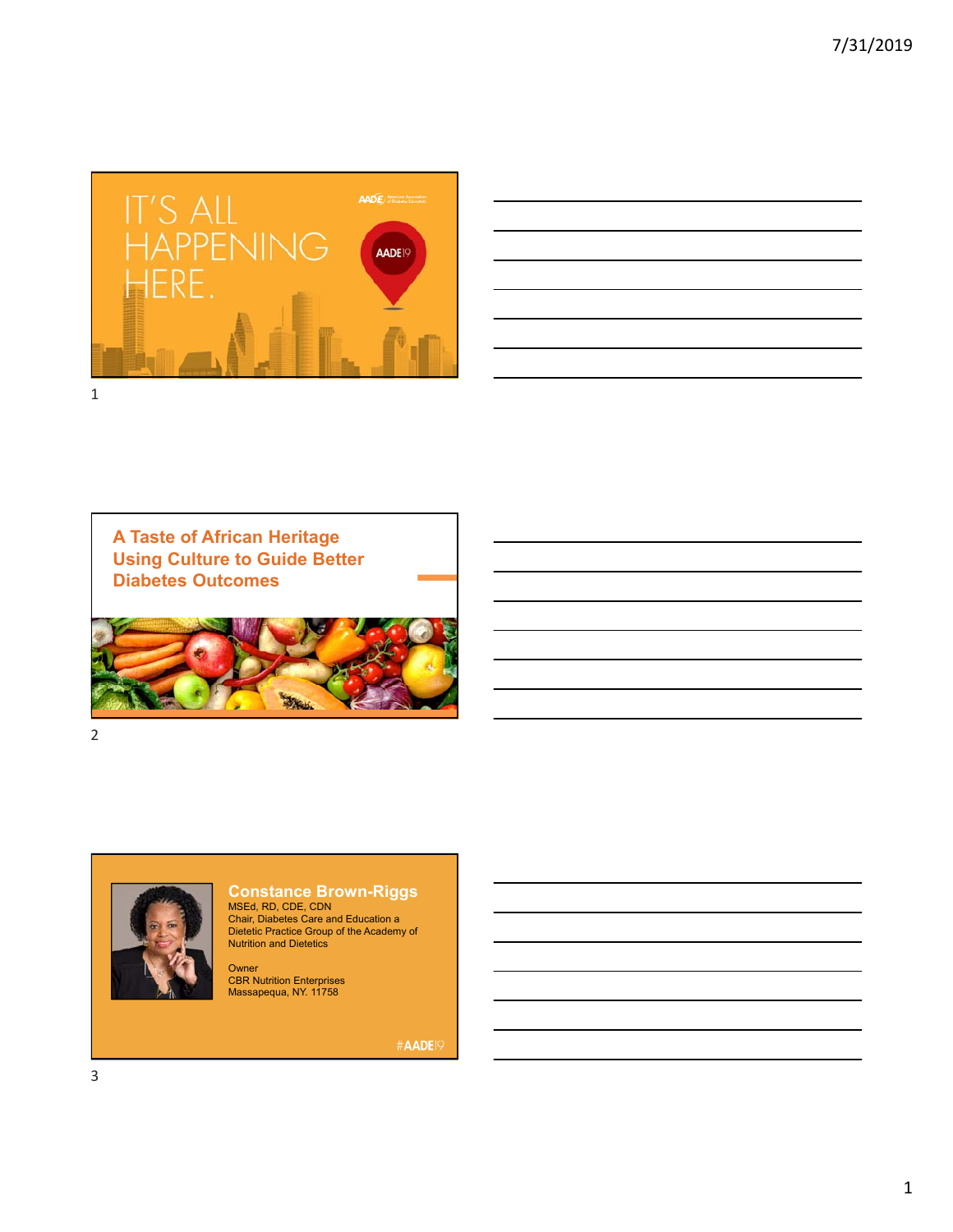#### **Danessa Bolling** Danessa M. Bolling, LMSW, LCDC

Social Worker/Counselor Therapeutic Alliance LLC Houston, Texas

#AADE<sub>19</sub>

4

## **Disclosure to Participants**

- Notice of Requirements For Successful Completion<br>– Please refer to learning goals and objectives<br>– tearners must attend the full activity and complete the evaluation in order to claim continuing<br>– education credit/hours
	-
- Conflict of Interest (COI) and Financial Relationship Disclosures:<br>- Presenter: Constance Brown-Riggs, MSEd, RD, CDE, CDN Nutrition Consultant, OldwaysPT: Honoraria,<br>- Presenter: Danessa Bolling, Clinical Lialson No
	-
- 
- Non-Endorsement of Products: Accredited status does not imply endorsement by AADE, ANCC, ACPE or CDR of any commercial products displayed in conjunction with this educational activity • Off-Label Use:
- Participants will be notified by speakers to any product used for a purpose other than for which it was approved by the Food and Drug Administration.

#AADE<sup>19</sup>

5

## **Objectives**

- Understand the scientific evidence suggesting the benefits of traditional diets like the African Heritage Diet
- Identify how the African Heritage Diet Pyramid can be used to inspire positive health outcomes.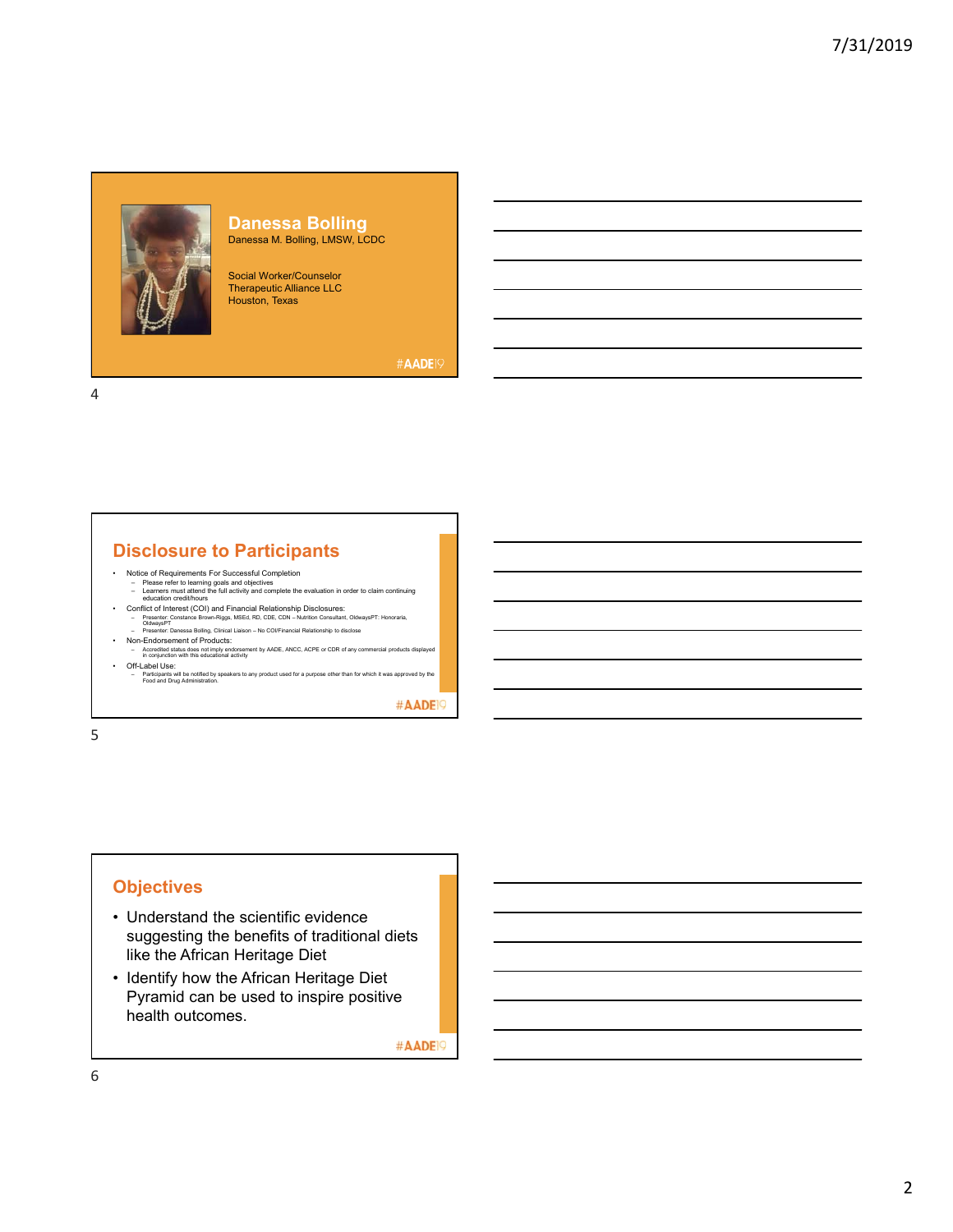#### **Objectives**

• Reframe nutrition education programming in a way that is culturally relevant to participants.

#AADE<sup>19</sup>

#AADE<sup>19</sup>

7

## **The Need for a New Approach to Diet**

- African Americans Living Longer
	- Death rate declined 25% in 1999 and 2015 – 65 years and older
- AA 20s, 30s and 40s
	- Living/dying from diabetes, high blood pressure and stroke

Center for Disease Control

8

**The Need for a New Approach to Diet** 

- AA 18 49 years
	- Die from heart disease 2x more than whites
- $\cdot$  AA 35 64 years
	- 50% more have high blood pressure compared to whites

#AADE<sup>19</sup>

9

Center for Disease Control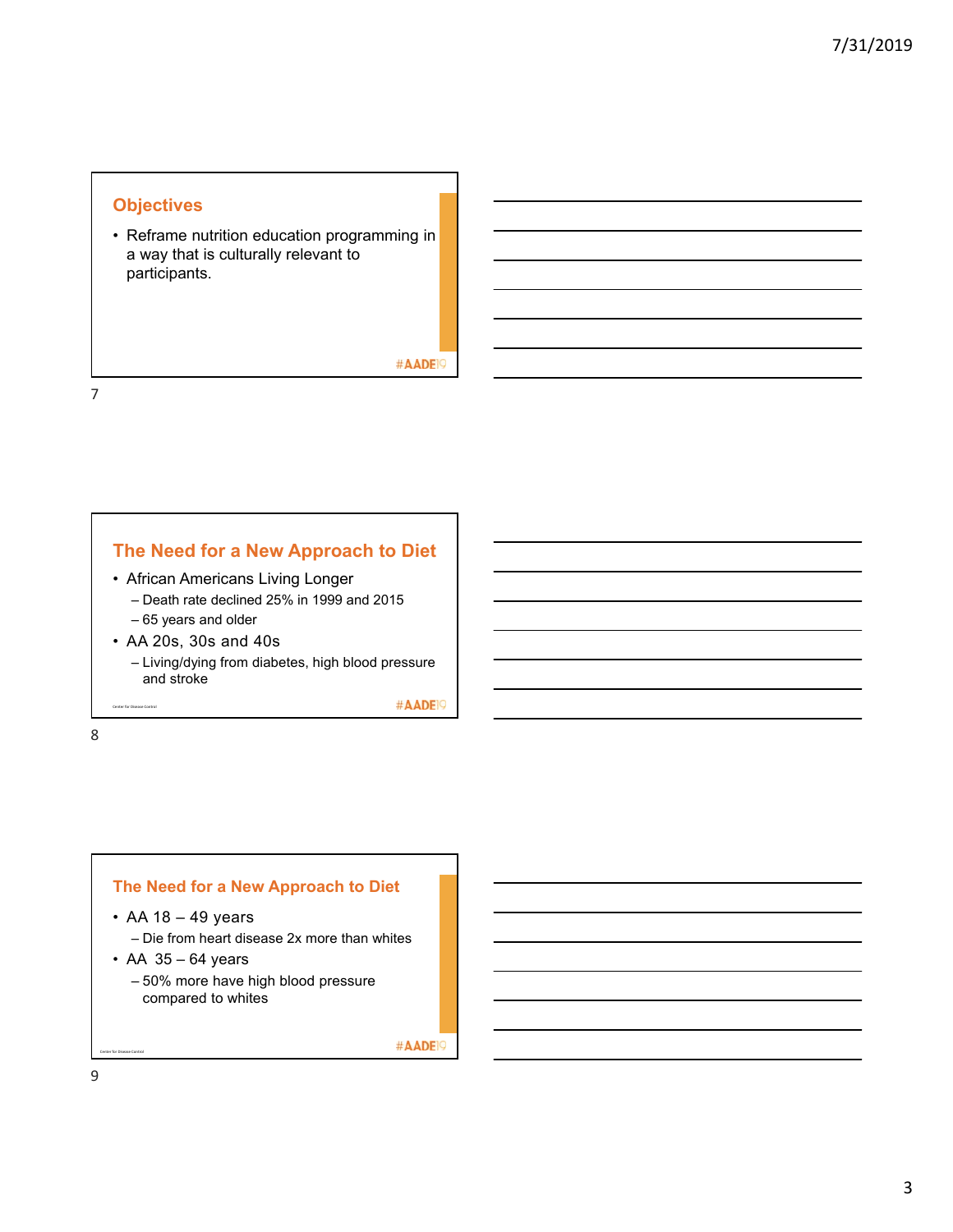# **The Need for a New Approach to Diet**

• Diabetes

– 3 million African Americans diagnosed

- ¼ of African American women >55
- 12% of African American women > 20
- Kidney failure 4x more than whites
- Blindness 2x more than whites

#AADE<sup>19</sup>

10

National Diabetes Statistics Report, 2017





• Mistrust

- Tuskegee
- 1997 eight survivors
- Low priority
	- AIDS, crime, education

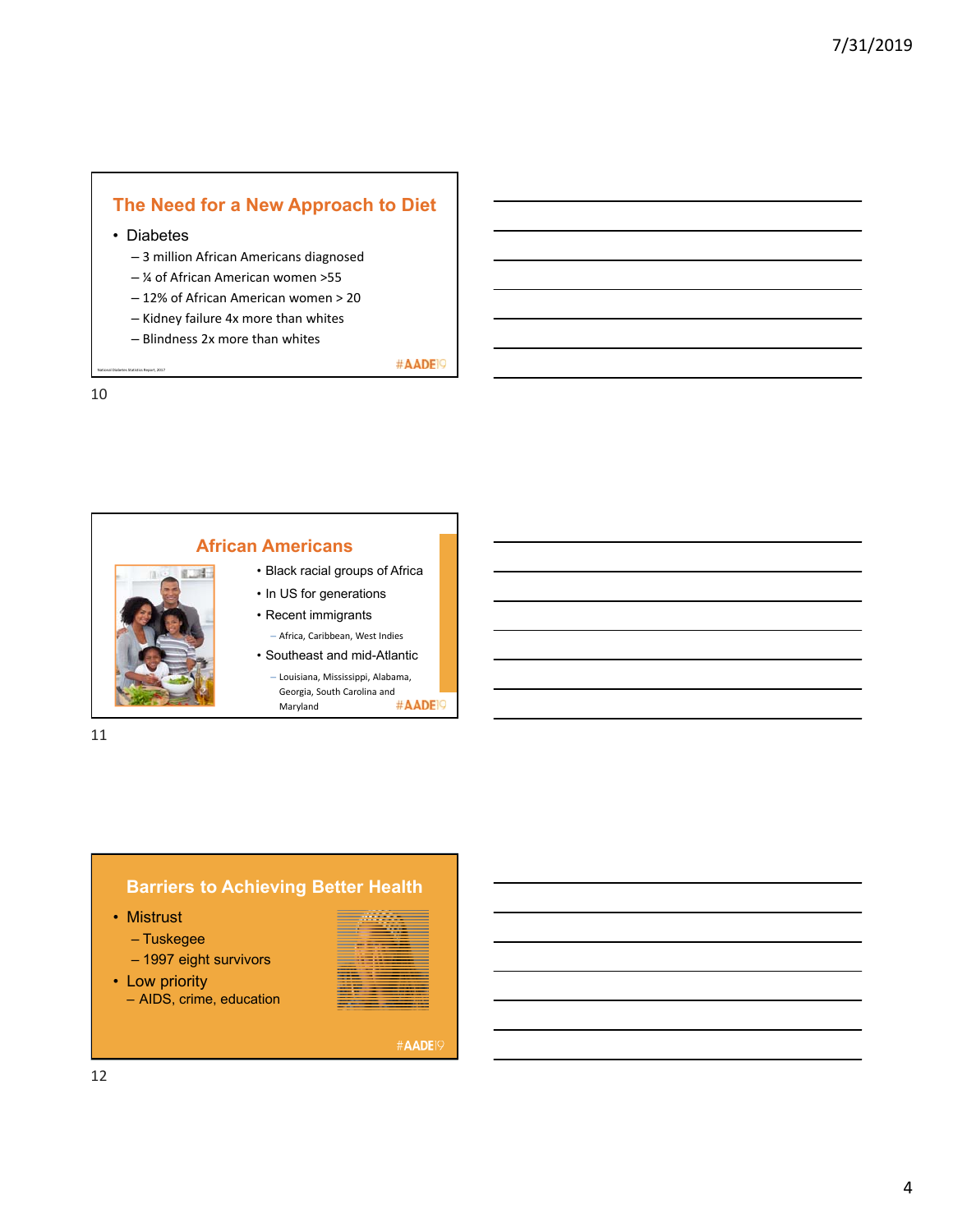# **Barriers to Achieving Better Health**

#AADE<sup>19</sup>

- Susceptibility – Low income
- Spirituality – Fatalistic view
- Provider Bias – Explicit and implicit

13



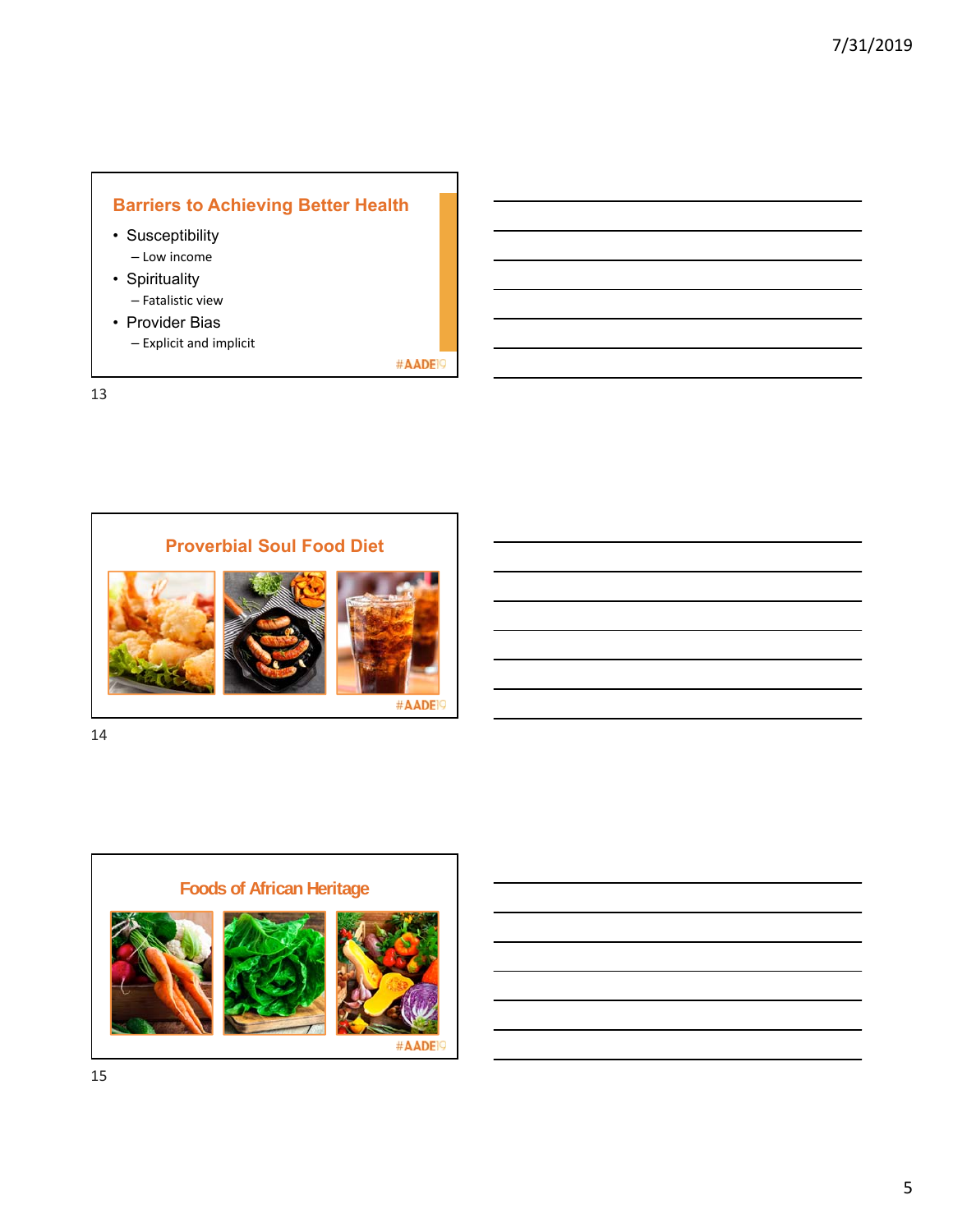#### Shifts From Traditional Eating to Industrialized Meal Patterns

#### **Health Outcomes:**

th African Medical Journal , May 2009, Vol. 99, No. 5.

- Metabolic syndrome and obesity increases in Botswana
- New rates of hypertension in West Africa
- Urbanization linked to poor dietary quality
- and greater risk for chronic disease

#AADE<sup>19</sup>

16



## TWO WEEK FOOD EXCHANGES

#### **AA fed African-style diet**

- 55g high-fiber
- 16% fat

#### **Rural Africans fed Western-style diet**

- 12g low-fiber
- 52% fat

#AADEL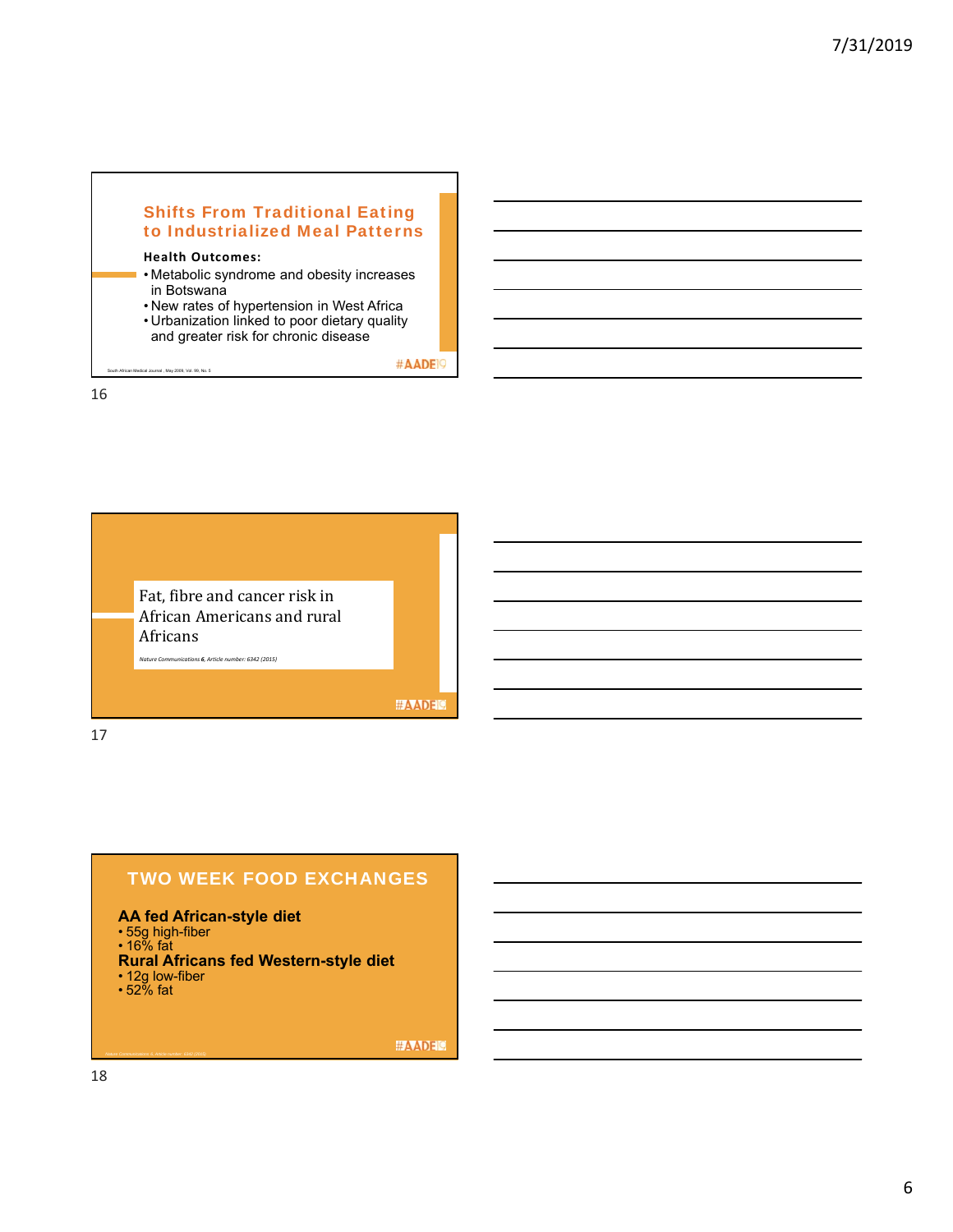#### **Southern Diet**

In a 2018 study in the October issue of JAMA<br>researchers found that among all mediating<br>factors for the high prevalence of hypertension<br>among the US African American population the<br>largest mediator was eating a typical "So

**#AADEM** 

19



20



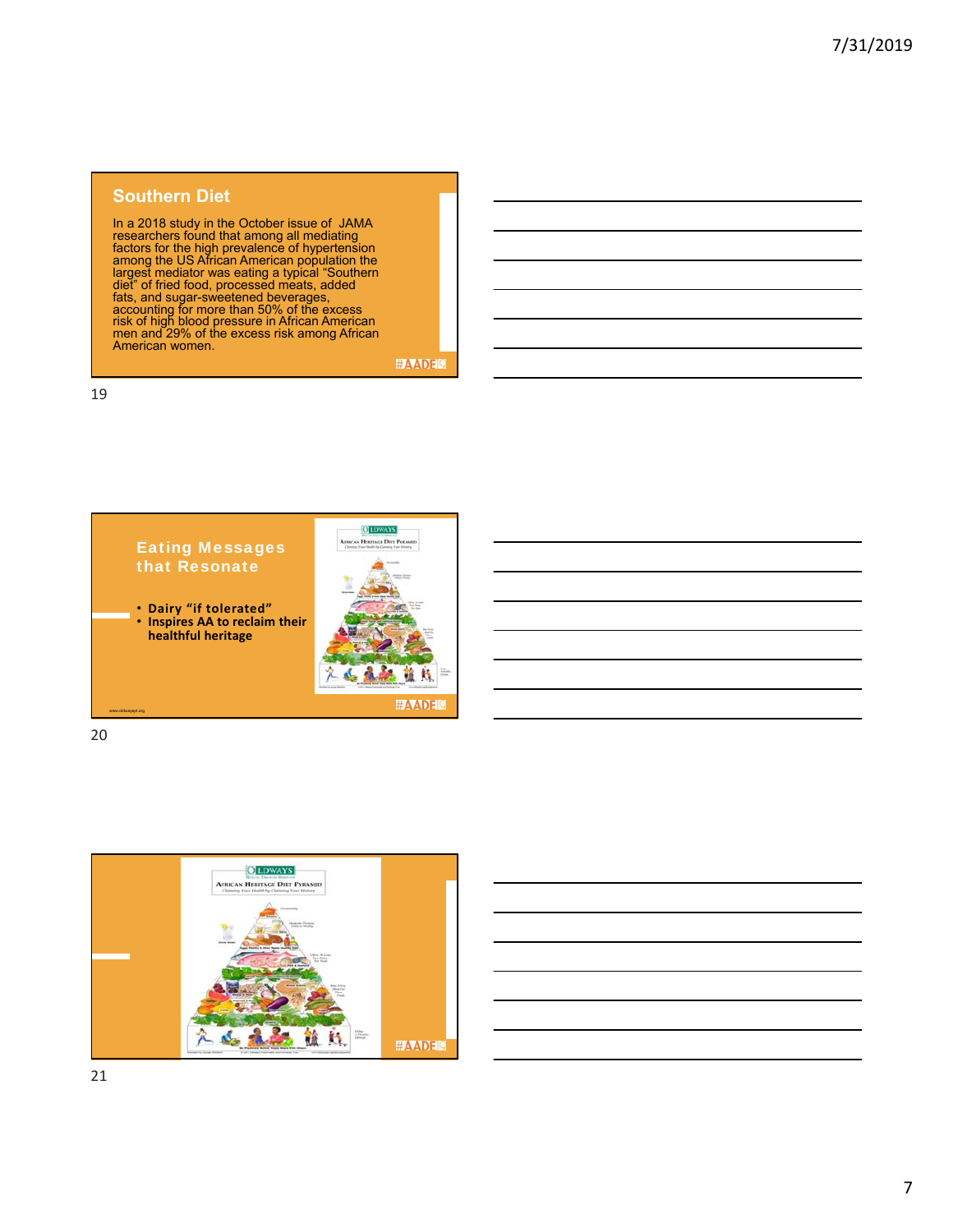Helping AA Reclaim Their Cultural Heritage Tips for Diabetes Educators



22

#### **Healthy Messages That Resonate**

- Free from abstraction or elitism – "White People Food" Huffingtonpost 2018
- Focus on affordability, availability and ownership
- Emphasize community fellowship, celebration, identity, and meaningful memories connected to food.

#AADE<sup>19</sup>

23

### **Introduction to A Taste of African Heritage (ATOAH)**

- A six-week nutrition and cooking curriculum.
- To help people eat and live more healthfully through a traditional diet and to prepare more homecooked healthy meals per week.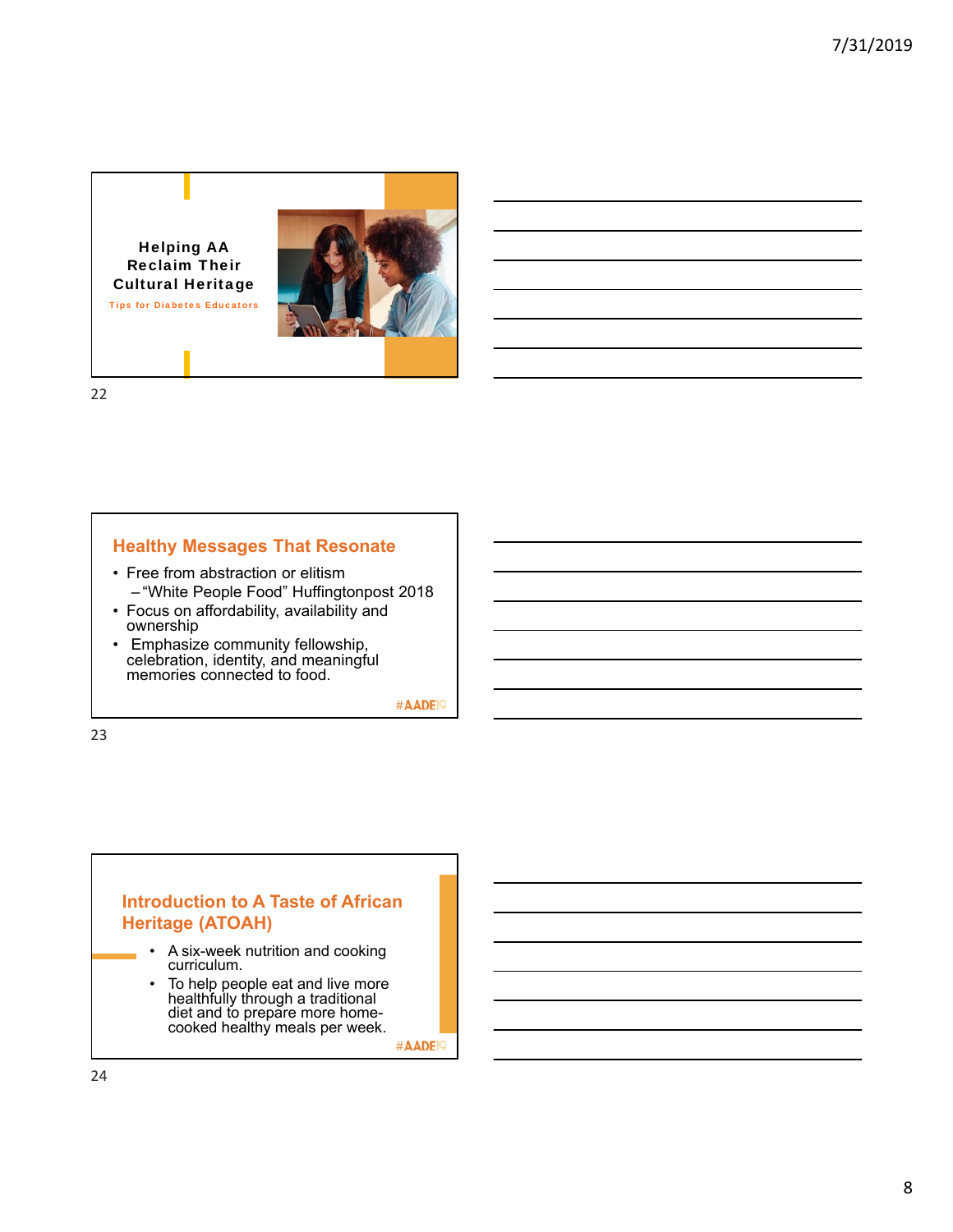

25



**Danessa's Journey Through ATOAH**

**Teacher to Ambassador**

#AADE19

26

# **ATOAH Cooking Curriculum**

- **Class components**
	- Introduction
	- Historical and nutritional discussion
	- Cooking lesson
	- A time to eat together and reflect.
- **Tracking success**

– Confidential lifestyle and physical health evaluations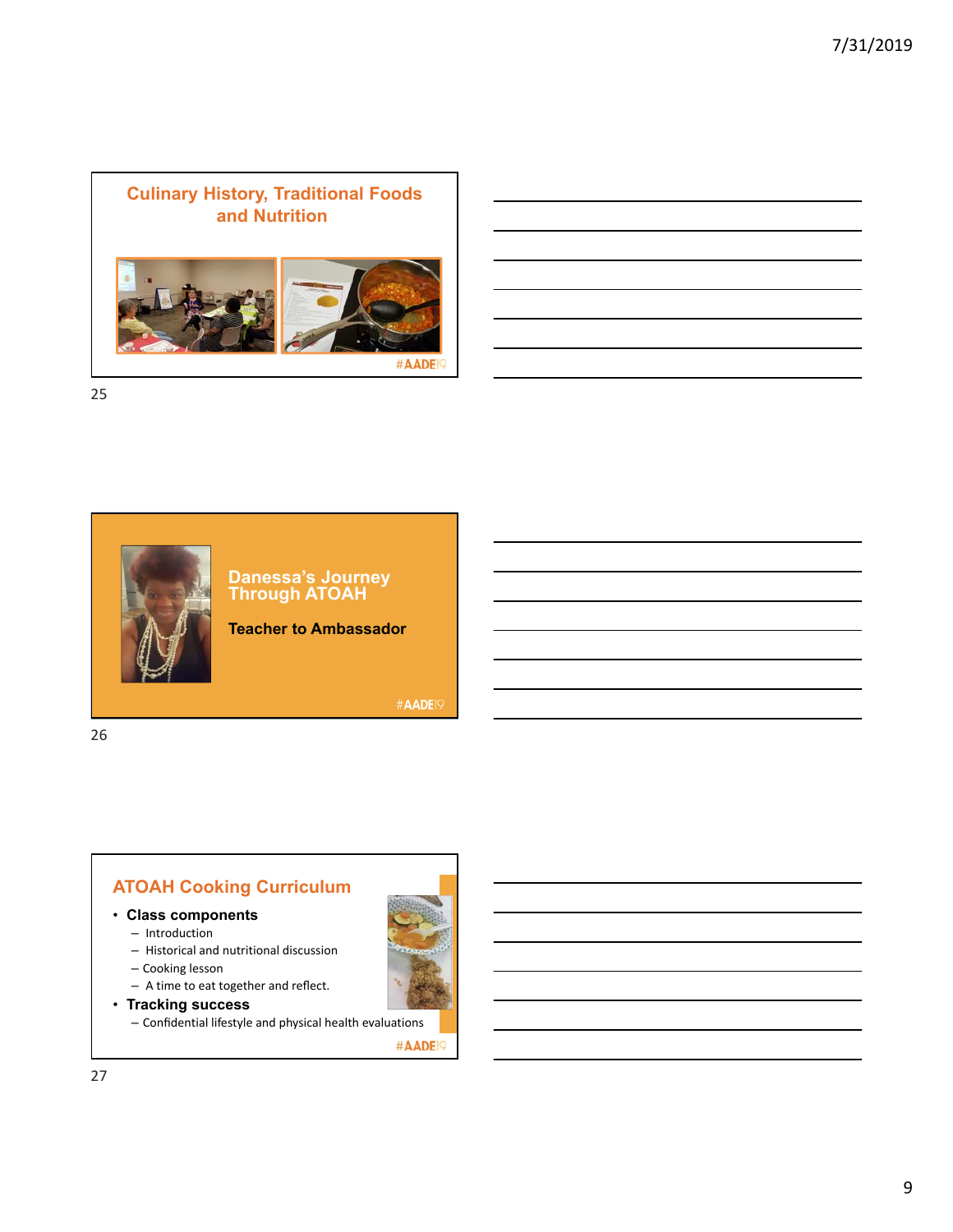## **ATOAH Cooking Curriculum**

- Lesson 1: Traditional Herbs and Spices
- Lesson 2: Greens
- Lesson 3: Whole Grains
- Lesson 4: Beans and Rice
- Lesson 5: Tubers and Stews
- Lesson 6: Fruits and Vegetables



#AADE<sup>19</sup>

28



29

be used as lectures.

## **Effectiveness of A Cultural Approach**

- Lifestyle Changes 2017
	- 25% Increased home cooking
	- 34% Increased consumption of leafy greens and vegetables
	- 33% increased consumption of whole grains
	- 29% increased fruit consumption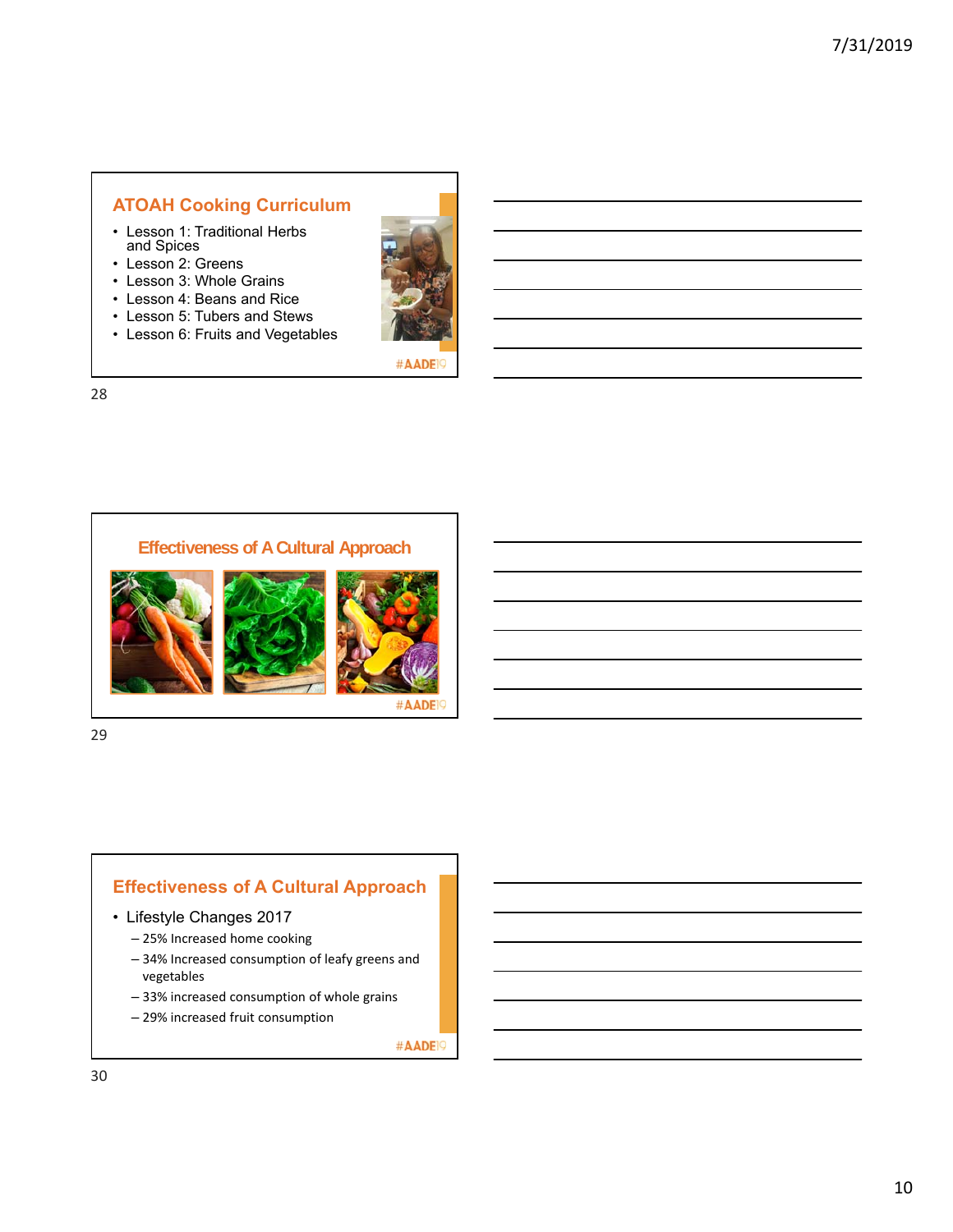## **Effectiveness of A Cultural Approach**

- Lifestyle Changes 2017
	- 29% increased exercise
	- 33% increased vegetarian based meals
- Measurable Health Changes 2017 – 60% lost weight
	- 33% reduced blood pressure by one stage
	- 52% lost inches from their wasts

#AADE<sup>19</sup>

31

#### **ATOAH Outreach Metrics**

- 6,493 community members reached since inception in 2012
- 1,998 reach by ATOAH classes 2017
- 326 classes taught since inception
- 132% growth of members in FB group since 2016

#AADE<sup>19</sup>



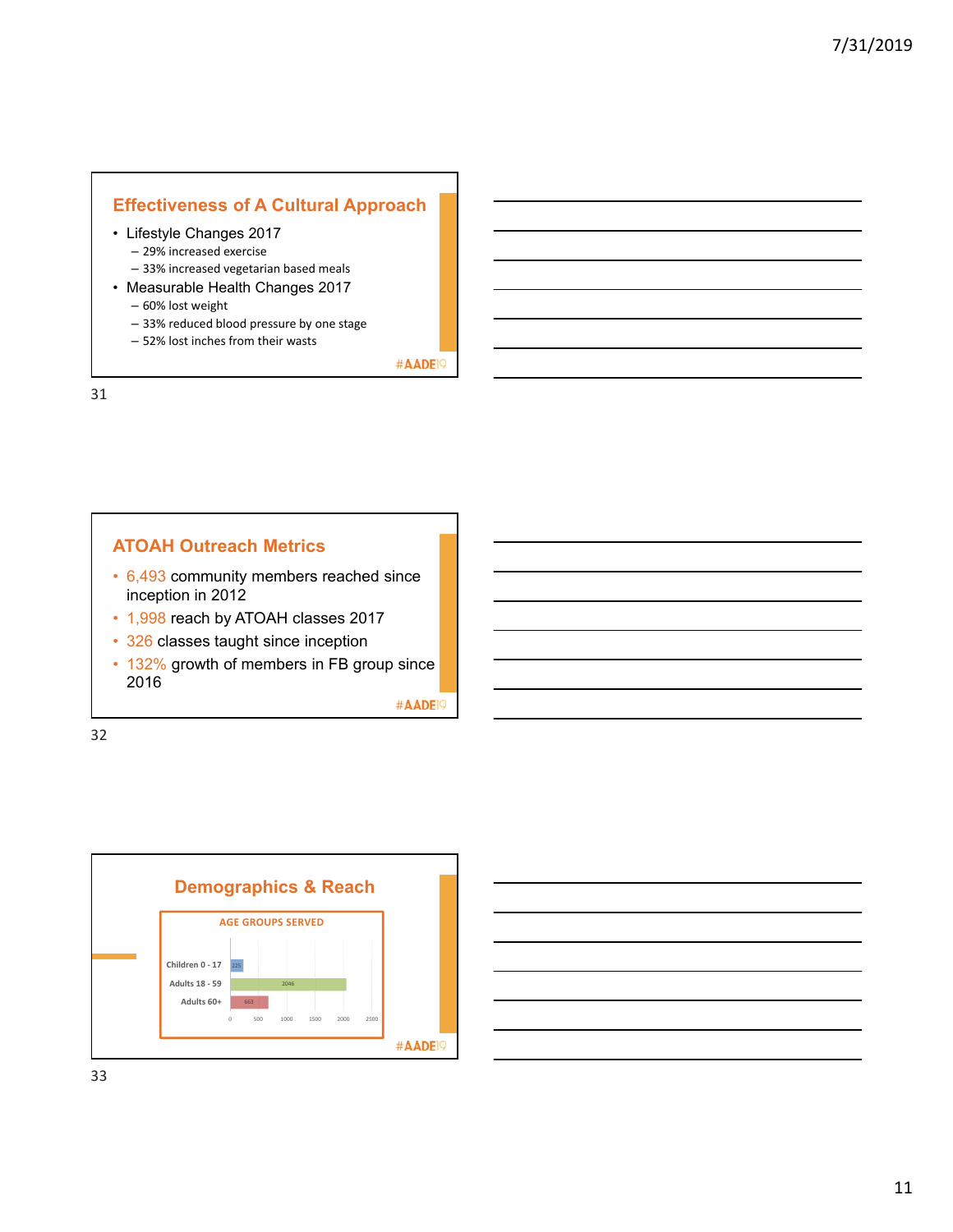## **Bring ATOAH to Your Program**

- License the curriculum on an annual basis – Single license \$300
	- Multi site license
- Purchasing the Curriculum
	- Photocopying the printed curriculum is a violation of the copyright
- Student handbook, teachers manual, trifold brochure, entrance/exit surveys

#### #AADE<sup>19</sup>

34